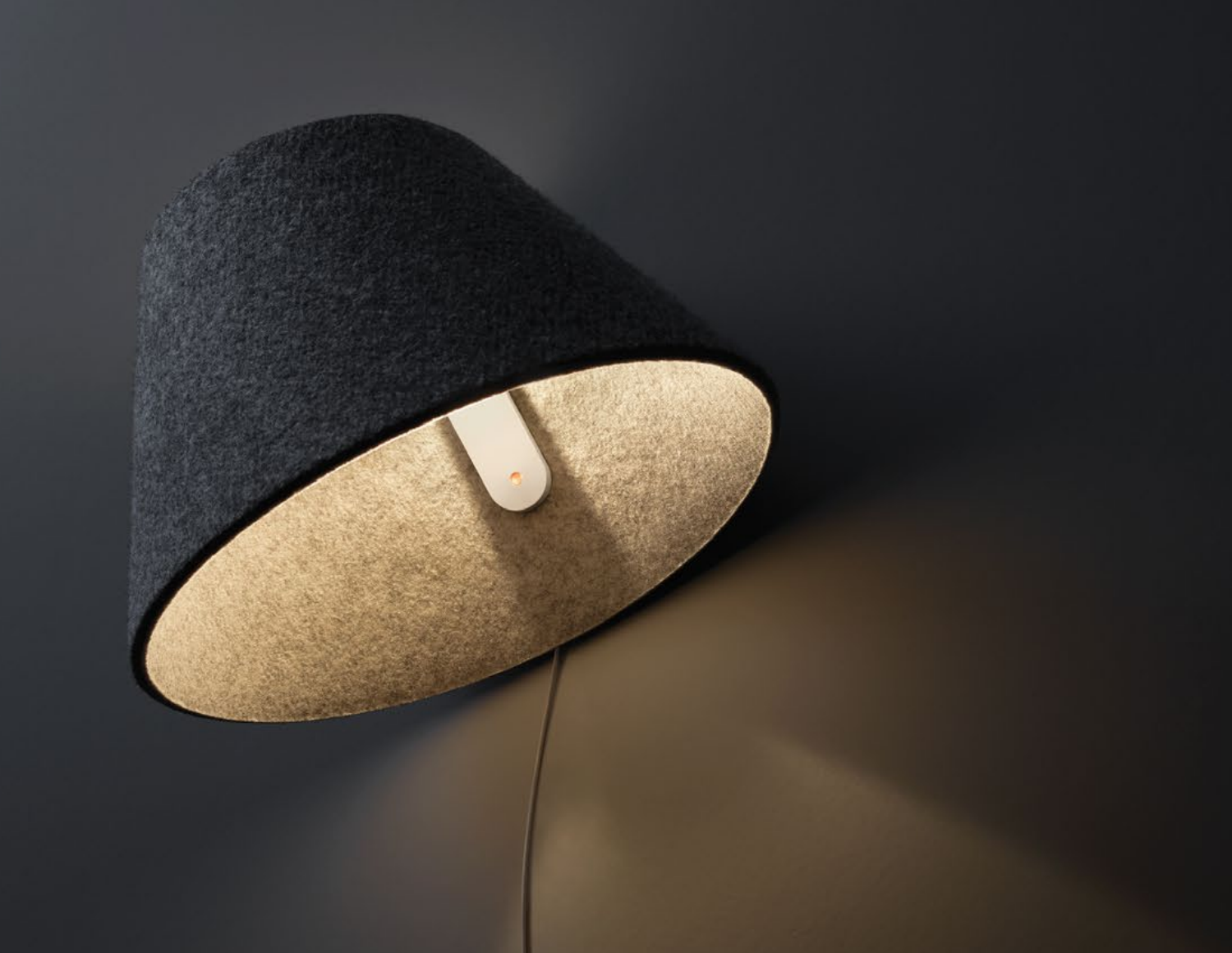

#### **DESCRIPTION**

Inspired by a fusion of craft and advanced manufacturing, the Lana series is designed to adapt to any space. Lana is comprised of a unique magnetic felt shade that provides limitless attachment possibilities. The new collection debuts with a magnetic LED module which guarantees maximum freedom allowing the light to be attached to any ferrous surface bringing three distinct personalities: wall, table, and floor (with adjustable pedestal).

# **DESIGNER**

Pablo Studios 2015

#### MATERIALS

- Wool felt shade
- ABS light module
- Neodymium magnets
- Steel base (floor and table models)
- Steel mounting plate (wall models)

### FEATURES

- 360° shade rotation
- unlimited height adjustability
- Magnetic attachment
- Full range dim control 100%-10%
- Optical switch

#### SPECIFICATIONS:

- Voltage: 120-240V 60Hz
- Power consumption: 5.5W
- Color temperature: 3000K
- Luminosity: 350 Lumens
- Luminaire efficacy: 64 Lumens/Watt
- Color Rendition Index: 90+ CRI
- 50K hour lifespan
- Cord length: 9' (274cm)
- Global multi-plug adapter available
- 1 year warranty
- Certifications: ETL, CE, PSE, RoHS